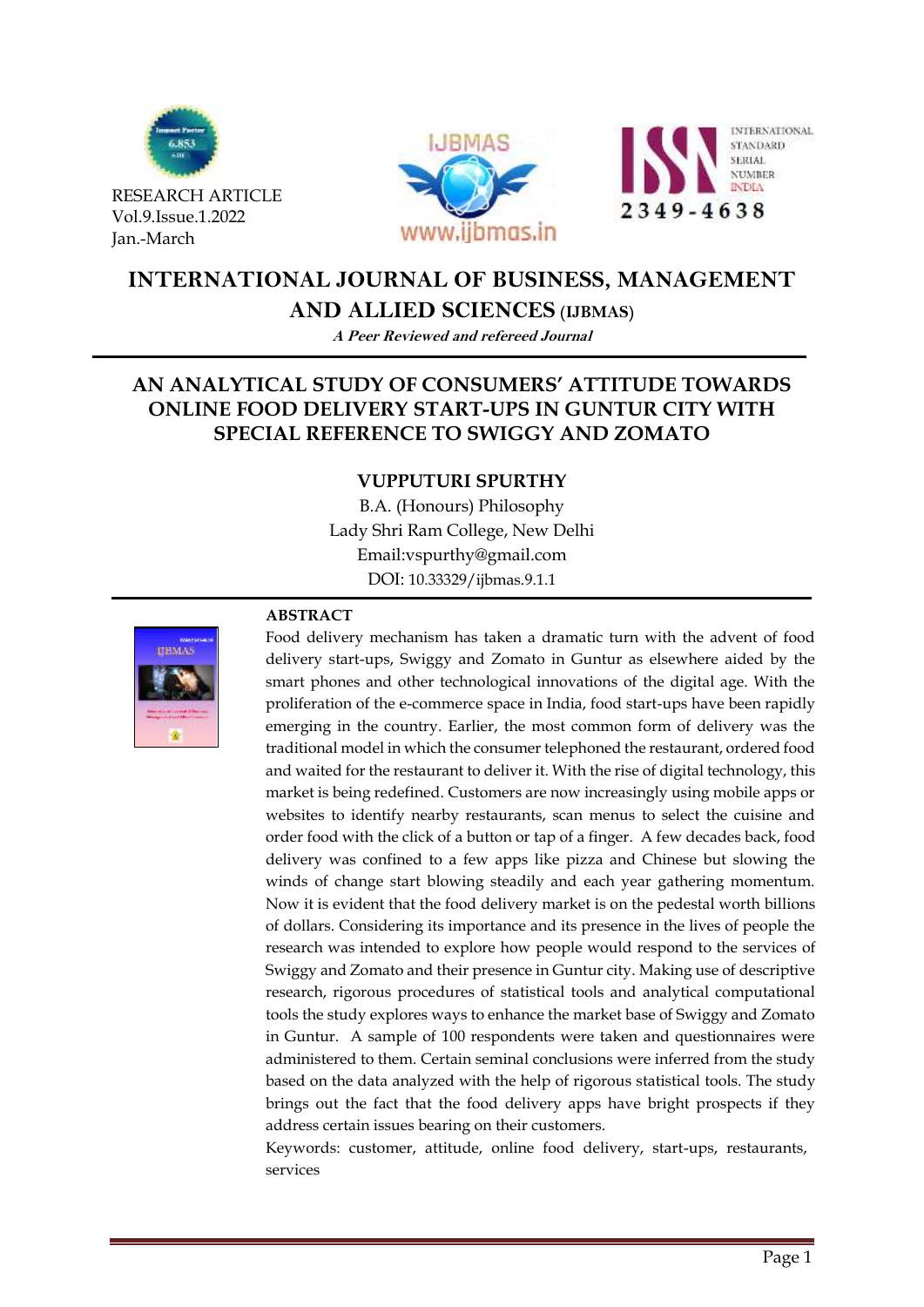#### **1. Introduction**

It goes without saying that consumers have switched over to online shopping with all ease through smartphones, apps or websites without any hassles and with transparency. Google Play Store and the IOS Apple Store are the two major channels that mobile consumer made use to download the various apps. Indeed, food delivery services did prevail in India since the last decade of the 19th century especially with services rendered by the Mumbai *dabba wallas-* people carrying lunch boxes on payment. However, the proliferation online purchases precipitated by the information revolution altered the system beyond one's imagination and online food delivery system has made inroads since 2010 with Zomato, Swiggy, Domino's, Food Panda etc., which have become online market vendors. Though such services have been handy in many parts across the world since 2000, their services became pronounced from about a decade in Guntur. In the paper, the business practices of the online food delivery startups in Guntur with special reference to Swiggy and Zomato are going to be explored and studied analytically. Divided into three parts, the paper sheds light on start-ups, Zomato and Swiggy, the pattern of food culture as elucidated in three stages of online food delivery, their business strategies, scope and significance of the study, research questions, limitations, research review and gap in the study were dwelt upon in the first part. In the second part, the analysis and interpretation of the study was given. In the third part, it was concluded that there was a symbiotic relationship between the weight of holistic consumer experience provided by online food delivery apps and the choices of consumers.

#### **1. Profiles of the Start-ups – Zomato and Swiggy**

 The expression start-up means "a newly established business entity or company". Though East India Company set up by a bunch of entrepreneurs in 15th century, it has gained much currency ever since the globalization and information revolution have started blowing over about two decades back. In its initial stages of business, the people who founded their start-ups generally fund them or they endeavour to secure investment from various people which may include venture capitalists, bank loans and resource pooling. This pattern can be observed in all the start-up's including Swiggy and Zomatoonline food delivery platforms.

Operated by Bundl Technologies Private Limited, Swiggy is India's largest [online food](https://en.wikipedia.org/wiki/Online_food_ordering)  [ordering](https://en.wikipedia.org/wiki/Online_food_ordering) and [delivery](https://en.wikipedia.org/wiki/Food_delivery) [platform.](https://en.wikipedia.org/wiki/Web_platform) It was set up in 2014. At present it is headquartered in Bangalore. It acquired several food start-ups and platforms. Now it functions over five hundred cities. Involved actively in food delivery, Swiggy is also noted for its services by name, on-demand grocery deliveries-Instamart and an instant [package delivery service-](https://en.wikipedia.org/wiki/Package_delivery#Same-day_delivery)Genie. Though started relatively late, it has outpaced Zomato in Guntur.

 Set up in 2008, Zomato started off as a restaurant discovery and rating platform. It furnished information, menus and customer-reviews of restaurants as well as food delivery options from partner restaurants in select cities. In 2015, it went beyond being just a food discovery portal by venturing into food delivery services, a year after Swiggy was founded. In contrast to Swiggy, Zomato has larger diversity of services including warehouse operations and international footing in food delivery services

Although Zomato was set up long before Swiggy, the latter is the true consolidator of the food delivery ecosystem in India as food delivery is its core business. Both, Swiggy and Zomato have its business in the vibrant city, Guntur. Located nearly in the centre of Andhra Pradesh, it is the thirdlargest city connecting almost all parts in the state. It is one of the important educational, business and trade centre witnessing rapid urbanization due to business and employment opportunities. It is on the pedestal of India's map as it figures atop in chilli, cotton and tobacco and houses the largest chilli market-yard in Asia. It is part and parcel of East Coast Economic Corridor, housing offices and commercial complexes. It can be safely surmised that it is rightly placed to grab the attention of online food service providers.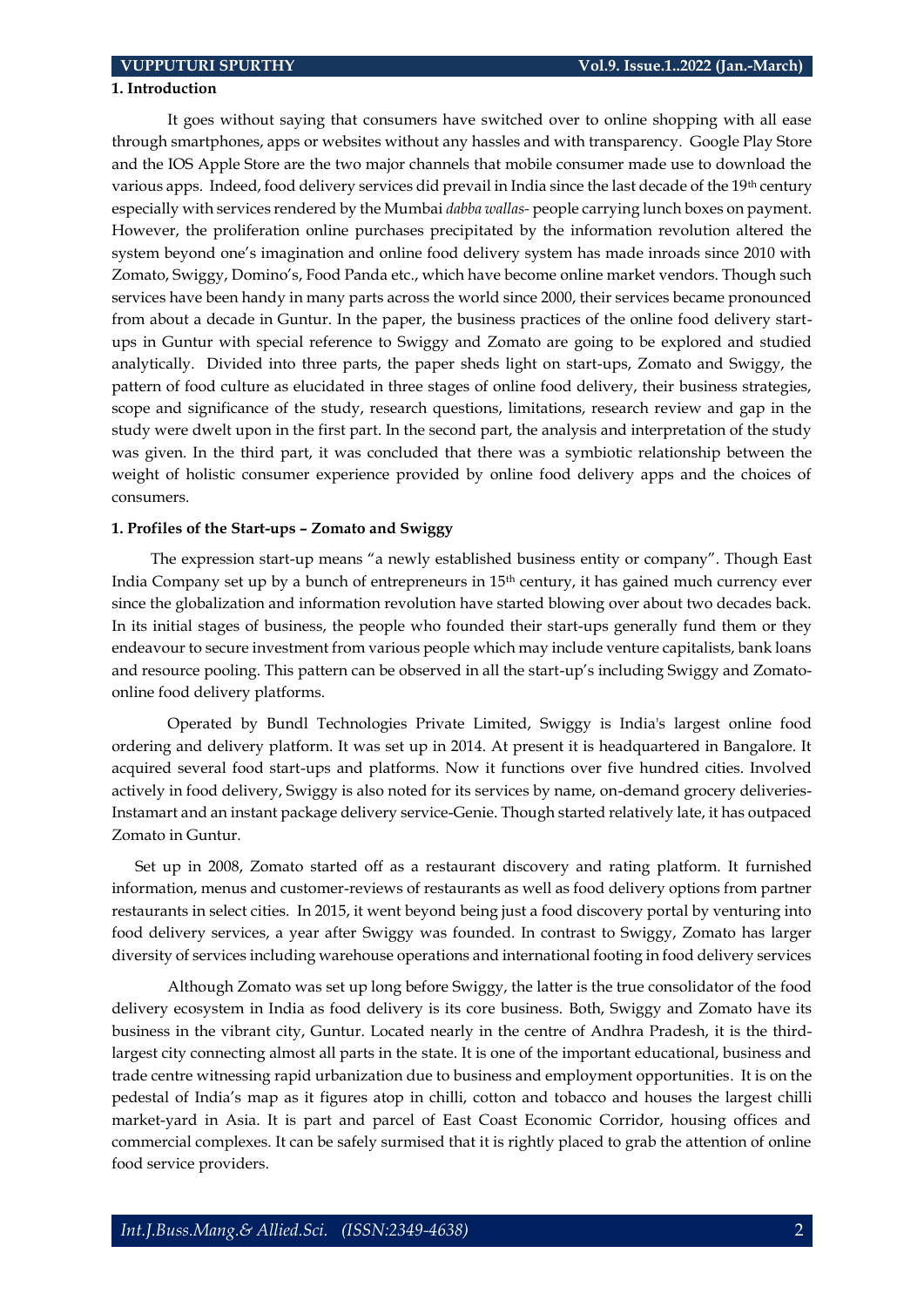Satisfaction is fulfillment of a person's desires or expectations. The fortunes of a company are greatly determined by the qualitative services it provides. Though it is an abstract idea, it can be quantified pressing ratings, surveys and Customer Satisfaction Score, popularly known as CSAT into service by way of measurement. Some rating scales like 1-3, 1-5, or 1-7 are used to quantify it and by adding the sum of the scores and dividing the sum of all scores it can be measured. Interviews and questionnaires are the other techniques are of great use in this direction.

### **I.1.Smart Phones- Mobile Apps**

The advent of the smart phone, in particular, has significantly affected food culture and habits all over the world. This has, in part, been driven by the evolution of the Internet as a powerful platform for all kinds of business entities, including the food industry. An important area of digital connectivity that has influenced the eating habits in India has been online shopping. Online shopping also enables more choices and options to compare between products and prices (Haubl & Trifts 2000), than conventional brick-and-mortar shops. Thus, online stores have become an essential channel for sales of a wide range of products, and they improved their services and revenues in the following three stages.

#### **I.2. Stages of Online Food Delivery**

Though online food delivery has been rife, it is rightly poised to become a booming enterprise given the unprecedented changes in the life styles of people across the world. The following states can be noted: In the initial stage (2014 - 2016) online food delivery was in its nascent phase. The phenomenal Internet penetration and the escalation of smartphone users, brought about by Jio revolution created a paradigm shift in the market towards the end of 2015. Some tech start-ups sought to exploit it to their advantage in the realm of food delivery. In the consolidation stage (2017- 2019) many mergers and acquisitions took place, as it were. Restaurant flea or swap market and cloud kitchen – not in Guntur emerged. However, the stage was also dominated by subsidies in delivery costs and increased penetration of apps aided by smart phones in the market. In the final phase, expansion and customization that has roughly started since 2019, food tech delivery platforms have witnessed huge investments as it attracted entrepreneurs across the world. The focus is now on expansion and customization of services to keep consumers in their fold through membership clubs, loyalty programs and high-quality service by offering special concessions to customers on special days by the food aggregators like Swiggy and Zomato. These food aggregators work on a digital platform in the form of user-friendly mobile application, which has brought restaurants close to consumers. With a population of 1.2 billion people, nearly 50 % of which, is under the age of 25, India is undoubtedly one of the largest business markets in the world (AIMS Report). Fast food demand in India is driven to a large extent by the young population and this has been a critical factor in the growth of the food and beverage sector and particularly of food aggregators.

#### **I.3.Expansion Business Strategies**

Swiggy launched "Swiggy Access", its first kitchen-based centre at Marathahalli, with Bangalore acting as its nucleus. It was conceived with an understanding of the consumers' needs and requirements and comes fully equipped with kitchen spaces. It in turn gives its restaurant partners access to the Bengaluru-based food delivery start-up's delivery fleet. The kitchens work on a plug-andplay model, in which, restaurants bring in their own equipment and need to simply start operations. Swiggy currently has more than 600 kitchens. Bengaluru-based Swiggy has launched two private kitchens namely Goodness Kitchen and Breakfast Express. This came two years after it launched its first cloud kitchen project Bowl Company in the city (Economic Times, 2019).

Even though Zomato's fortunes did change after venturing into food delivery, the start-up's eventual target is to capture both the supply and the demand side of the restaurant market. This can be seen in its investments in establishing a chain of warehouses, carving their niche in the budding concept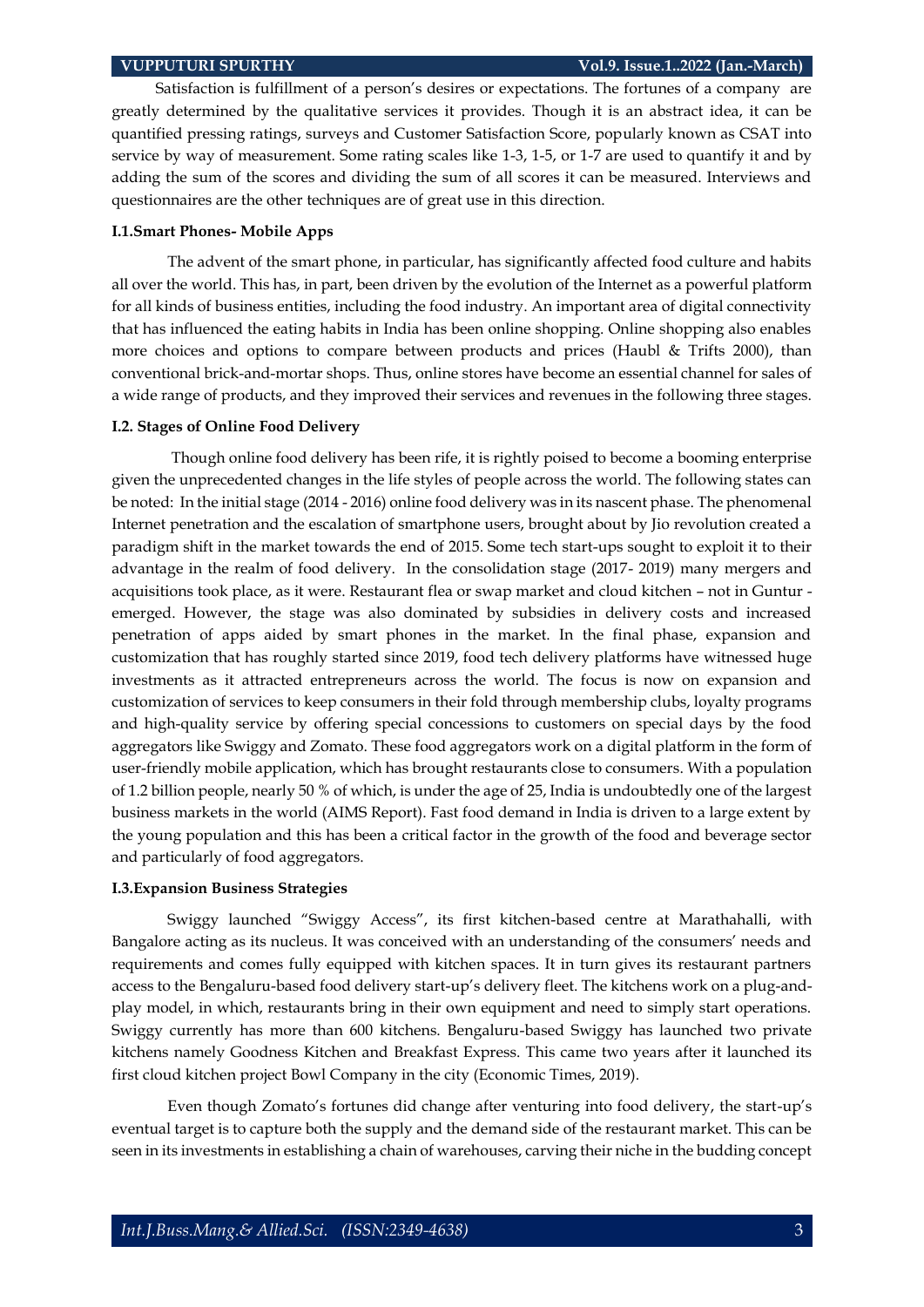of 'Cloud Kitchen', launching B2B groceries platform Hyperpure and membership subscriptions such as Zomato Gold, Zomato Pro.

Most of the food technology players are interested in hybrid cloud kitchen that operates as a hub-and-spoke model. This hybrid model uses a combination of cloud kitchen delivery and outlets or cafes. It is different from a restaurant chain and a cloud kitchen only model. While the restaurant chains mostly focus on walk-ins and cloud kitchens focus on food delivery, the hybrid model leverages the best of both. Datalabs by Inc42 found that cloud kitchens are able to make 10% profit as compared to dine-in restaurants making 3% profit.

## **I.4.Statement of the Research Problem**

This study was intended to explore the nature of "Online Food Delivery and Customers' Attitude towards Food Delivery Start-ups in Guntur with Special Reference to Swiggy and Zomato".

### **I.5. Significance and Scope of the Study**

Online food delivery has become an emerging area which impacts the life styles of people and provides employment to lakhs of others. Scores of reports brought out the fact that the global online food industry is expected to grow exponentially by leaps and bounds and India is no exception. The online food delivery apps market amasses a significant market share in the stock market and the huge success of Zomato's Initial Public Offer in 2021 is a proof in this direction. Most research studies, hitherto, have focussed on the role of value systems on people's traditional lifestyles and choices in dietary life but have not explored the online delivery of food items through mobile or other net-based apps. It is clear that online food delivery market is poised to grow exponentially in the days to come. However, the online platform apps in their bid to win over customers offer discounts which have dented their revenues substantially. It is further compounded since how customers respond to the everexpanding market as it becomes a lifeline during tough times of COVID-19. Hence, the study was embarked upon to find out answers to the following research questions. The pressure is on for the platforms. Despite explosive growth, they are struggling to make a profit. And, as the *Wall Street Journal* has reported, these companies aren't expected to become profitable for a number of years.5 Nonetheless, there is opportunity for upside, as platforms tap into new revenue sources and curb certain costs.

## **I.6. Research Questions**

The analytical study in the paper sought to secure answers to the questions mentioned hereunder:

- 1. What are the pertinent issues being faced by consumers with online food delivery apps, Swiggy and Zomato ?
- 2. What are the future prospects of Swiggy and Zomato in Guntur?
- 3. What methods and strategies do the customers use to get quality services from the food delivery apps?
- 4. Do variables like marital status, education and economic position influence customers' behaviour in their choice between the two online food order delivery platforms in Guntur?
- 5. What is the quality of services being provided to their respective customers by Swiggy and Zomato in Guntur?

#### **I.7. Objectives of the Study**

The following objectives were kept in mind which are based on research questions.

- 1. To find out the attitude of customers towards the online food delivery apps, Swiggy and Zomato.
- 2. To comprehend the future prospects of the food delivery platforms in Guntur.
- 3. To explore the methods and strategies they adopt in order to attract customers' trust.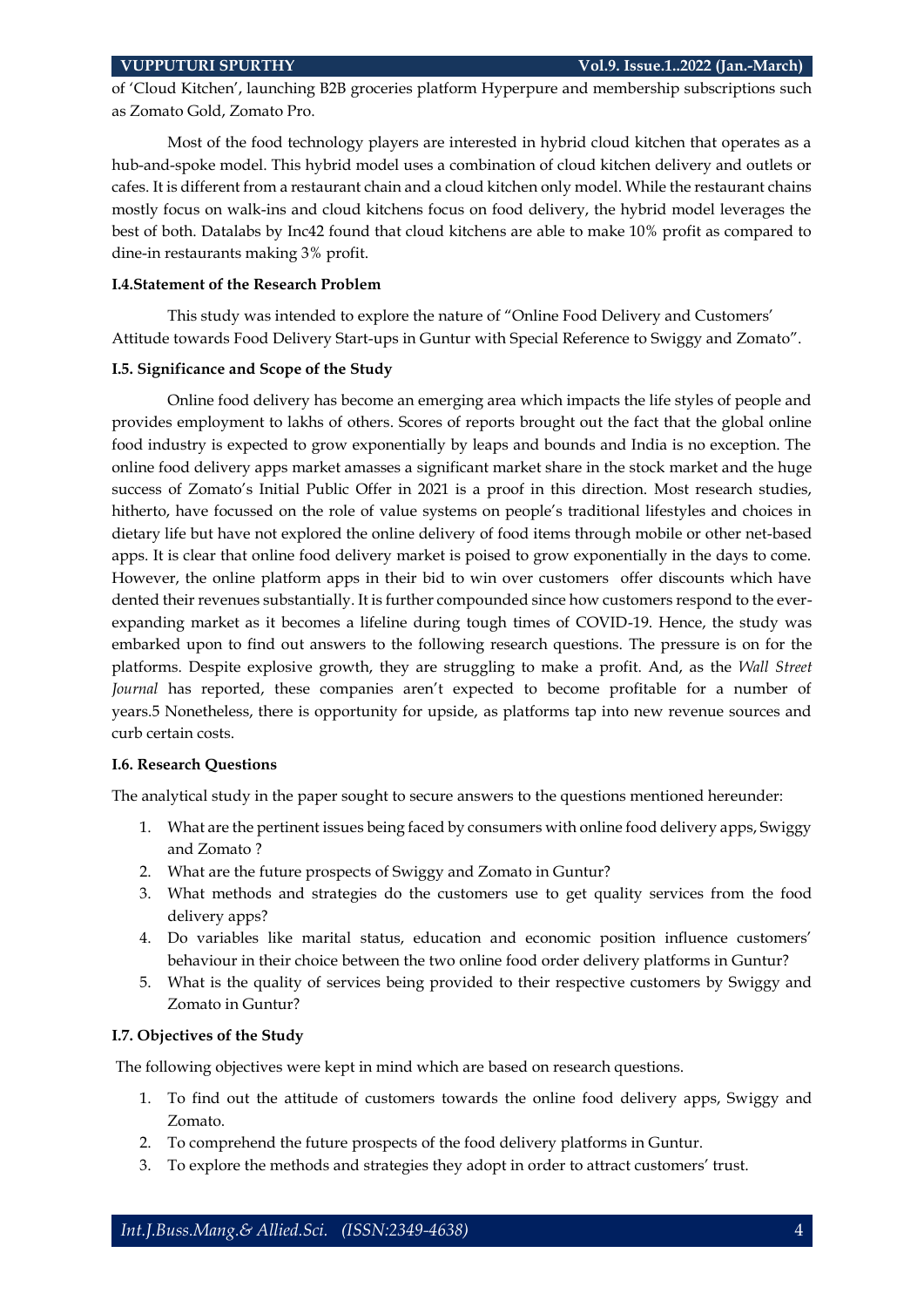4. To find out whether marital status and economic status, level of education are crucial determinants when it comes to the choice between Swiggy and Zomato.

# **I.8.Hypothesis**

The customers are happy with the consumer experience of Swiggy than that of Zomato.

## **1.9 Limitations of the Study:**

The study has certain constraints which are detailed below:

- 1. The present study seeks to study the pattern of food delivery platforms of Swiggy and Zomato in Guntur city via smart phones with a relatively small sample and hence, may be subject to sampling errors.
- 2. The study did not study order of high-margin items such as wine and other alcoholic drinks but only food items as they may have better margins and so taking them into the present would make the study unreliable.
- 3. The study seeks to explore some of the variables like education, gender, speed of the delivery, choice of the online platform etc. of the customers. It did not devote its attention to study the overall function of either Swiggy or Zomato.
- 4. The attitude of customers under the study underwent some troubles owing to COVID-19 pandemic and therefore, its results should not be applied to customers' stance during normal times.

# **2. Review of Literature**

Online food delivery platforms were of recent origin, started about a decade in Guntur. Customers gradually gravitate towards them. The following are important studies conducted on this domain:

Shukla, A. (2011) stated that entrepreneurial ecosystems was very crucial for online food delivery businesses to be not only innovative but hardworking and incisively clever. Bhotvawala et al. (2016), analysed the growth of food tech in India and provided a comparative study of food aggregator delivery services. The study compared the four booming food delivery companies in India, viz., Zomato, Swiggy, Foodpanda and Tinyowl. Kapoor & Vij (2018) discussed Indian online food aggregators; their research examined visual design, informational design and collaboration design of the online food aggregators. [Kim Dang et al. \(2018\)](https://www.frontiersin.org/articles/10.3389/fpsyg.2020.583768/full#B23) dwelt on the fluctuating temperaments of customers which have a rebounding effect on the online food platforms and their products. The entire ecosystem of a firm plays a lion's share in deciding financial wellbeing of it and customers' attitudes. Meenakshi, Sinha. (2019) explained that the structure of competition would be the means of differentiation and customer loyalty. [Rummo et al. \(2020\)](https://www.frontiersin.org/articles/10.3389/fpsyg.2020.583768/full#B40) explored the intimate connection between the youth-targetted online delivery platforms and their effect on different demographic population in general and youth in particular as they are surrounded by social media. Ahuja, Kabir et al (2022) stated that brand, real estate, operating efficiency, breadth of offerings, and changing consumer habits are bound play key role as to which stakeholder win or lose. It also noted that it is a cost-intensive business that is low-margin and scale driven.

**2.1. Gap in Research:** The current research work empirically identifies various issues related to online food platforms apps. The factors that drive Indian consumers.

## **3. Research Methodology**

 A research plan is the heart and soul of research since techniques and procedures for gathering and analysing the secured data to fix the issue.

**3.1. Research Tool:** A questionnaire was developed to collect the required information from the respondents. Of the questions, a few were open ended but most of them were close ended. Pilot Study: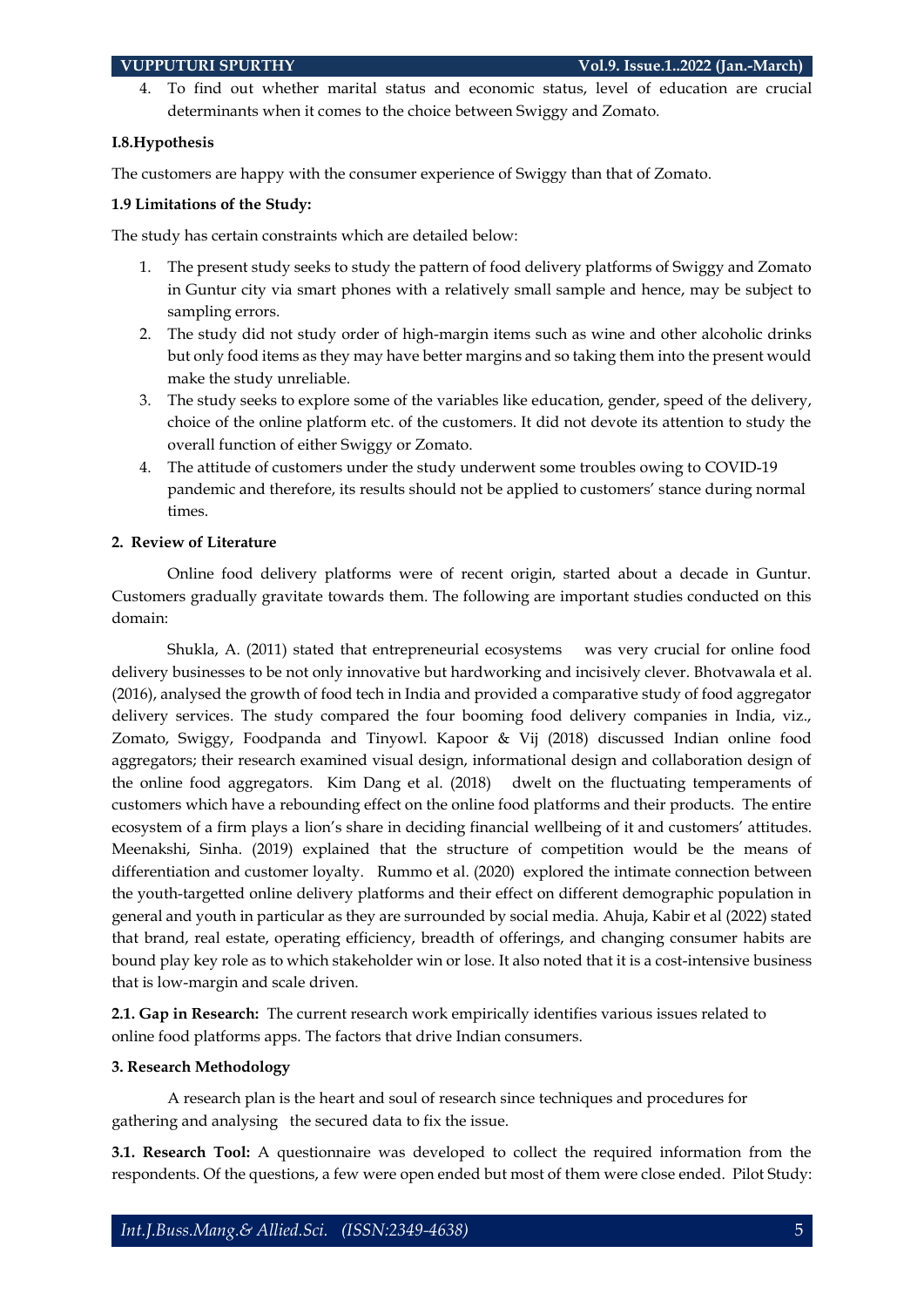A small size of population cutting across different parts of the region was selected to forecast and address the issues being faced. Research Design: The descriptive research design was employed with quantitative data analysis which would give conclusive and concise results.

**3.2. The Sample size** is 100. Care was taken to give adequate representation keeping in mind education, gender and other variables in mind. The food delivery startup companies were covered under the study where the appropriate weightage was given based on the geographical area.

**3.3. Sampling Technique**: Simple Sample technique was performed to collect valid from the population. Simple random sampling technique is used for this research work.

**3.4. Sources of Data**: The present research considered both primary and secondary data. The primary data was collected through questionnaires and the secondary data was compiled from websites, ejournals, research articles and books.

**3.5. Statistical Tools:** The data that was collected from different sources was computed, classified, tabulated, analysed and interpreted. Pareto chart, variance and mean were used to analyze the data to arrive at meaningful conclusions.

**3.6. Research Method:** Quantitative research method was used in this research so as to investigate and observe the collected data with the help of statistical, mathematical and computational techniques.

**3.7. Data Collection Tool:** The research paper consists of primary research in order to find the data for the paper. A total of 100 respondents were selected. A structured questionnaire was designed with close ended and open-ended questions. It was designed in such a manner so that it caters all areas of study. Respondents were asked to fill up form related to their online purchase behaviour of food ordering and their frequency of the purchase. The data was analysed by simply entering the data into excel sheet where respondents answering the various options.

### **4. Data Interpretation and Data Analysis**

The data was analysed using simple percentages of respondents answering the various options. The presentation was made with the help of tables and charts. Conclusions were drawn on the basis of findings related to observations after analysis of data.



Pie-chart 4.1 shows the gender of the customers – Male (53%), Female (41%) and Others (6%) ordering food using digital platforms - Swiggy and Zomato.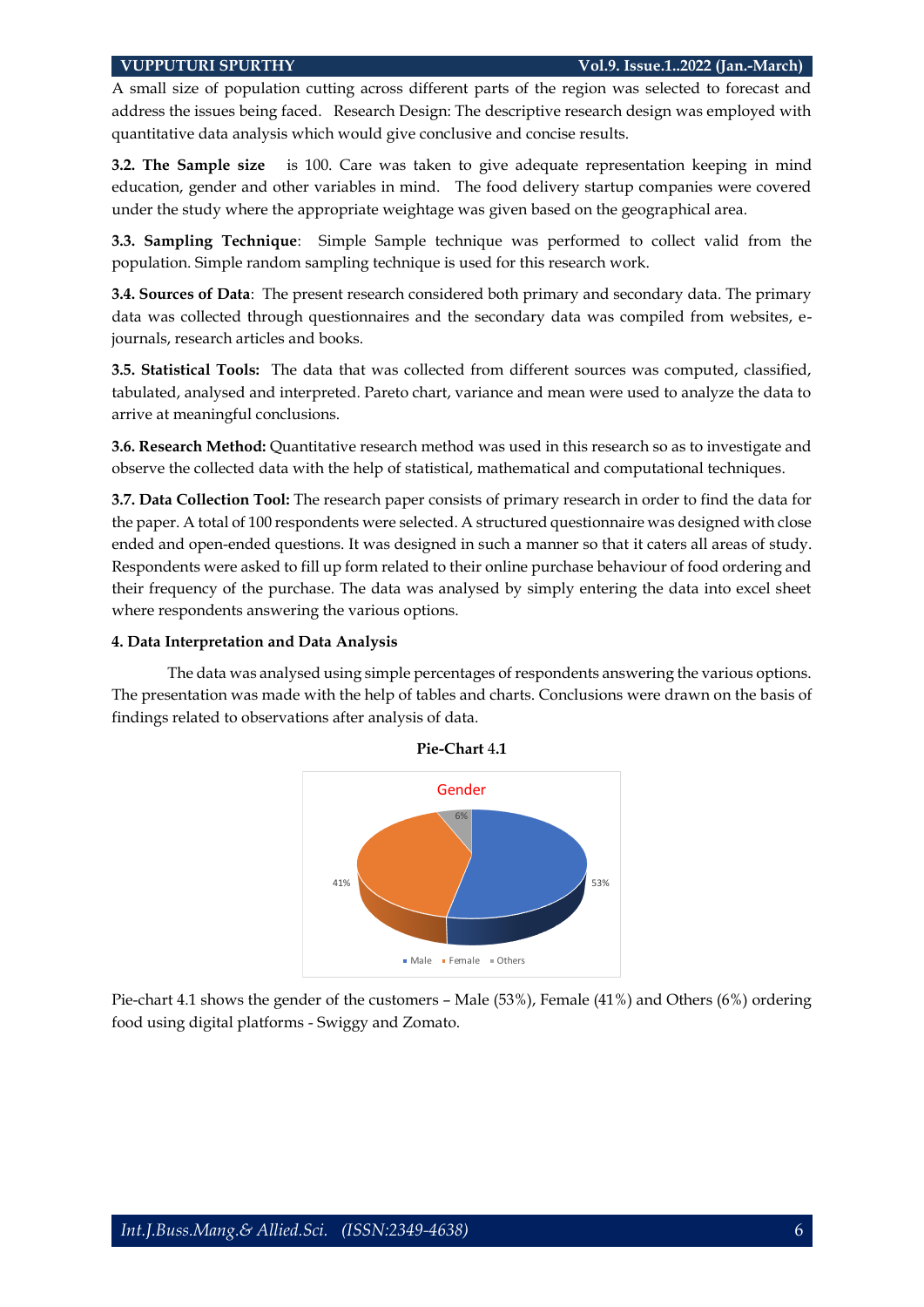## **Pie-Chart** 4**.2**



Pie-chart 4.2 shows the marital status of customers – married (27%) and unmarried (73%)- ordering food using digital platforms- Swiggy and Zomato.



Pie-chart 4.3 presents the level of education of customers: Primary (3%), Secondary (28%), Un4ersity (34%), Working (28%) and Unemployed (7%) using Swiggy and Zomato.



**Pie-Chart 4.4**

Pie- chart 4.4 presents the status of employment of the customers: Employed (36%), Unemployed (14%), Part time (17%) and Dependents (33%) using Swiggy and Zomato.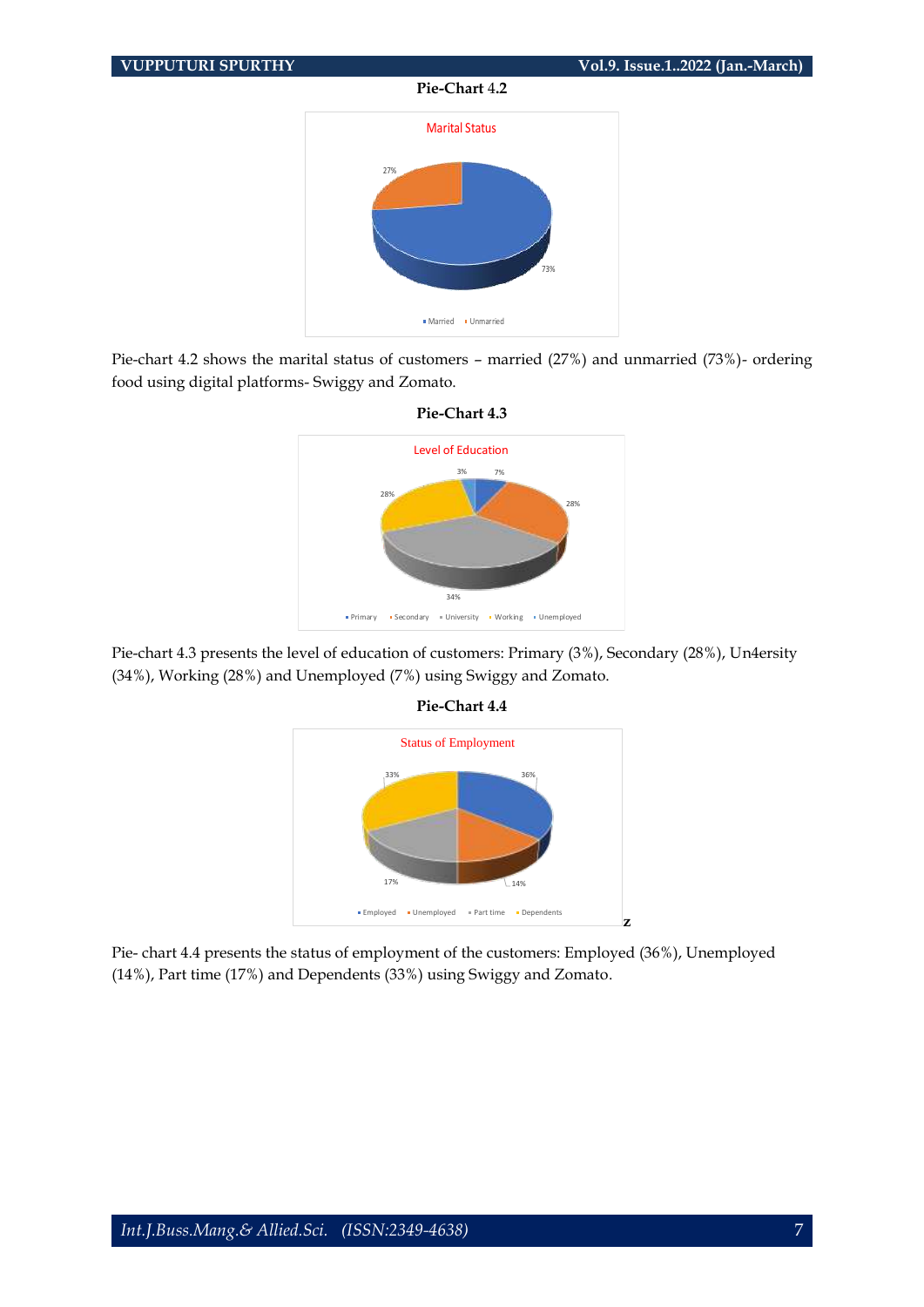80

100





As shown in line chart, in 2015 Zomato was chosen the most over Swiggy by 66%. Since then, Zomato has shown a downward growth and Swiggy the opposite in terms of customers' choice. Around the year 2019, both of them were positioned equally by the customers. Since then Swiggy has started outpacing Zomato and remained at 63% of customers' choice in the year 2021 whereas Zomato stood at 37%



As shown in the bar graph- 4.1 "Determinants for Online Food Purchase", taste remained the utmost priority of customers while ordering food standing at 36% followed by the reputation of restaurant which stood at 19%. Then came the affordability, discount and hygiene factors.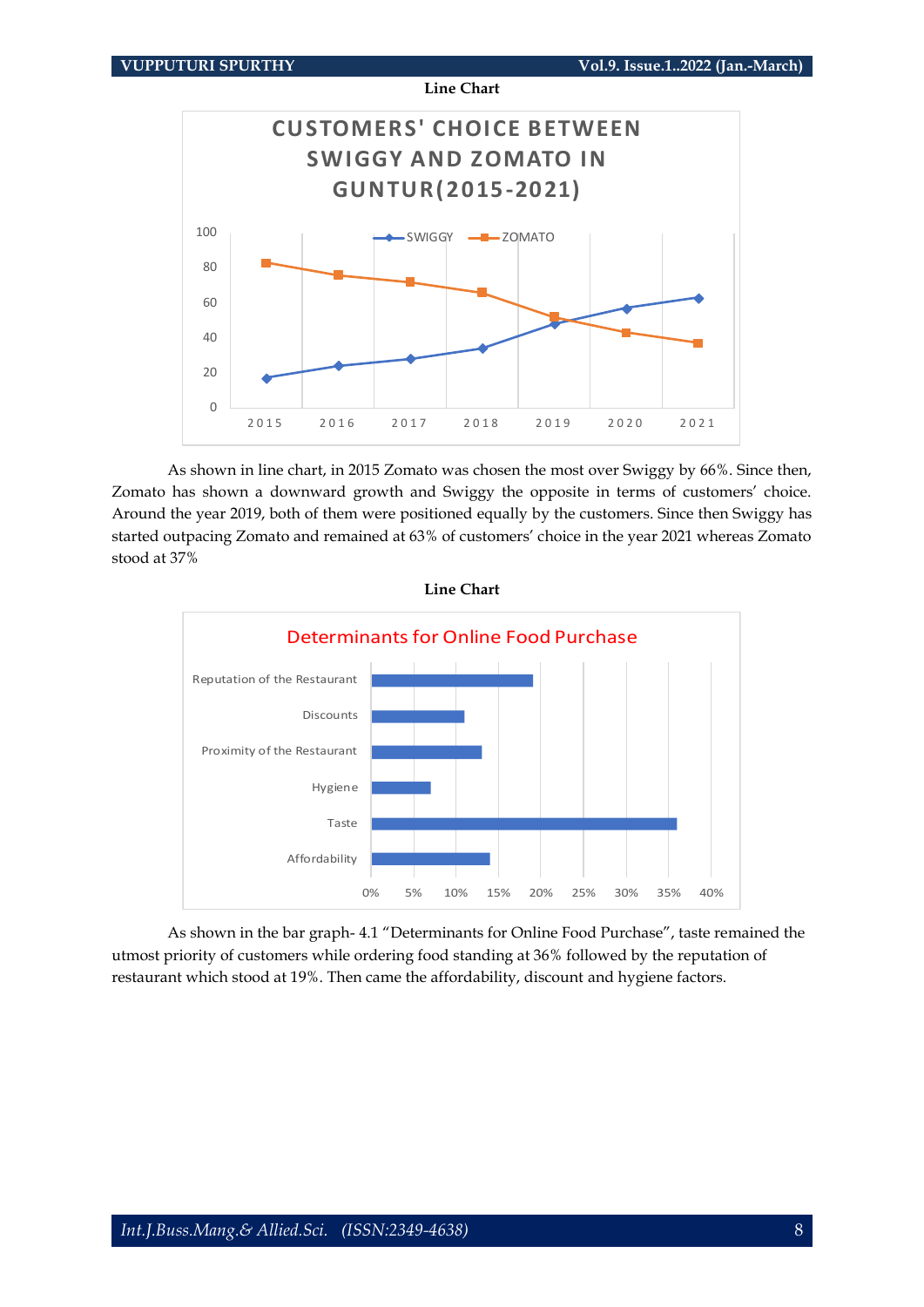### **Bar Graph 4.2**



As shown in bar graph V.2, the quality of services offered by Zomato and Swiggy were assessed under four parameters: safety measures, satisfaction, behaviour and respons4eness. Zomato fared well over Swiggy in the parameters of safety (58%) and behaviour (53%). Swiggy outperformed Zomato in the satisfaction (59%) and respons4eness (56%) parameters.



As observed in the bar graph 4.3, the incentives offered by Swiggy and Zomato were assessed under two categories qualitative and quantitative. Swiggy fared well in the para metres; diversity, price,user friendliness of the app and speedy delivery.

Whereas in the parameter of discount both of them fared almost equally-Swiggy 51%, Zomato 49%.



**Bar Graph 4.4**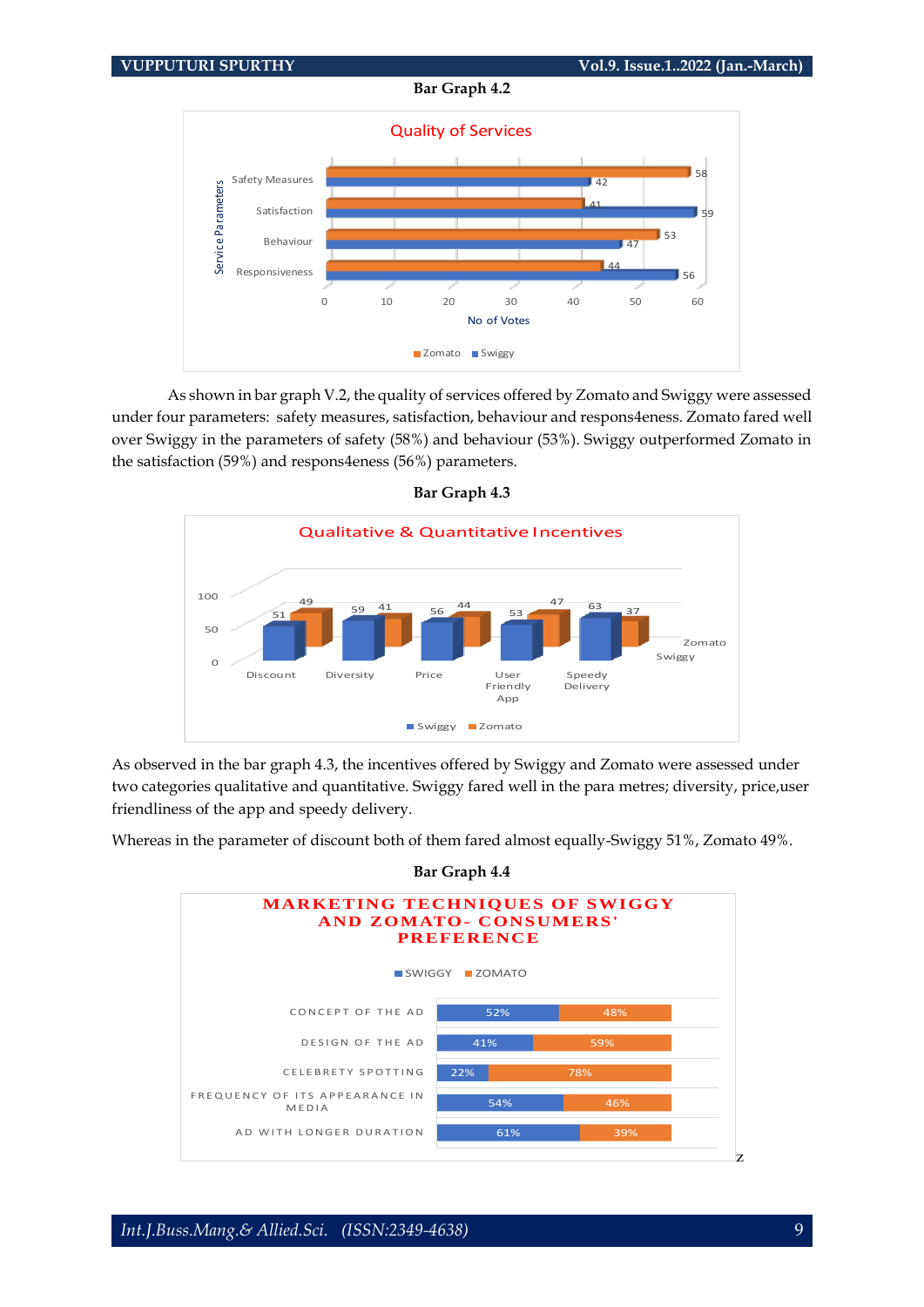The bar graph records the responses of the customers of both Swiggy and Zomato regarding the platforms' marketing techniques which were assessed on the basis of five parameters- concept of the ad, design of the ad, spotting of celebrities, and frequency of its appearance in the media and the duration of the ad. The disparity between the two platforms is the most (56%) with respect to the parameter of celebrity spotting with Zomato actively including celebrities in its ad campaigns.

#### **5. Testing of Hypothesis**

- H0. The null hypothesis is that the customers are happy with the consumer experience of the online food delivery app- Swiggy over that of Zomato in Guntur.
- H1. The alternate hypothesis is that the customers are facing significant issues pertaining to the quality and diversity of services of Swiggy as well.

First, observing the bar graphs IV.2 and IV.3 carefully, some interesting observations can be made which will eventually help us to negate or not negate the null hypotheses. Zomato fared far better than Swiggy in terms of taking appropriate safety measures during the delivery process by a margin of 16%. It also fared slightly better than Zomato in its delivery behaviour. This is promising for Zomato especially in the tough times posed by Covid-19. However, we cannot undermine Swiggy's performance in the parameters of consumer satisfaction where it surpassed Zomato by a margin of 18% and the platform's overall responsiveness where it beat Zomato by a margin of 12%. They fared more or less the same around the mean value of 50 with an average variance of +3% or -3% in the parameters of discount, price and user friendliness of the app. These findings when coupled with the national market share of both the delivery platforms, some meaningful conclusions can be inferred. The strength of Swiggy lies in its logistics and larger tie-ups with restaurants. This helps it to provide services faster and address the inconvenience of the customer in a shorter span of time.

Next, when bar graph IV.4 is analysed, it was inferred that the marketing techniques of Swiggy and Zomato which play a major role in establishing supremacy in the minds of people. Advertising plays an important role in tuning the minds of people in choosing one brand over the other. Out of the five parameters, Zomato outperforms Swiggy in partnering with celebrities for ad campaigns and also in the aesthetics of the ad. Though, Swiggy performs better than Zomato in the remaining three there is no substantial evidence that this would give Swiggy an edge over Zomato in reaching to the larger masses.

Hence, according to the statistics, Swiggy performed better than Zomato in quantitative parameters of logistical support, while Zomato marked its presence in the quality of services as it has wide variety of data regarding the information of various restaurants. So, with the help of alternate hypothesis it can be concluded that the null hypothesis is only partially true.

#### **6. Findings**

The following are the findings:

- 1. *The cut-throat competition between the two stakeholders, Swiggy and Zomato will take very keen turns as they battle tooth and nail to woo* the customers as evidenced in the kind of various strategies that the online food delivery platforms have adopted.
- 2. The line chart clearly brings out the journey of both the platforms poised towards equilibrium in Guntur.
- 3. With a constructive marketing strategy and a wholesome plan to expand and strengthen logistics, it does not take much time for either of the platforms to drastically outperform the other as at present both of them are valued more or less in a similar way by the consumer.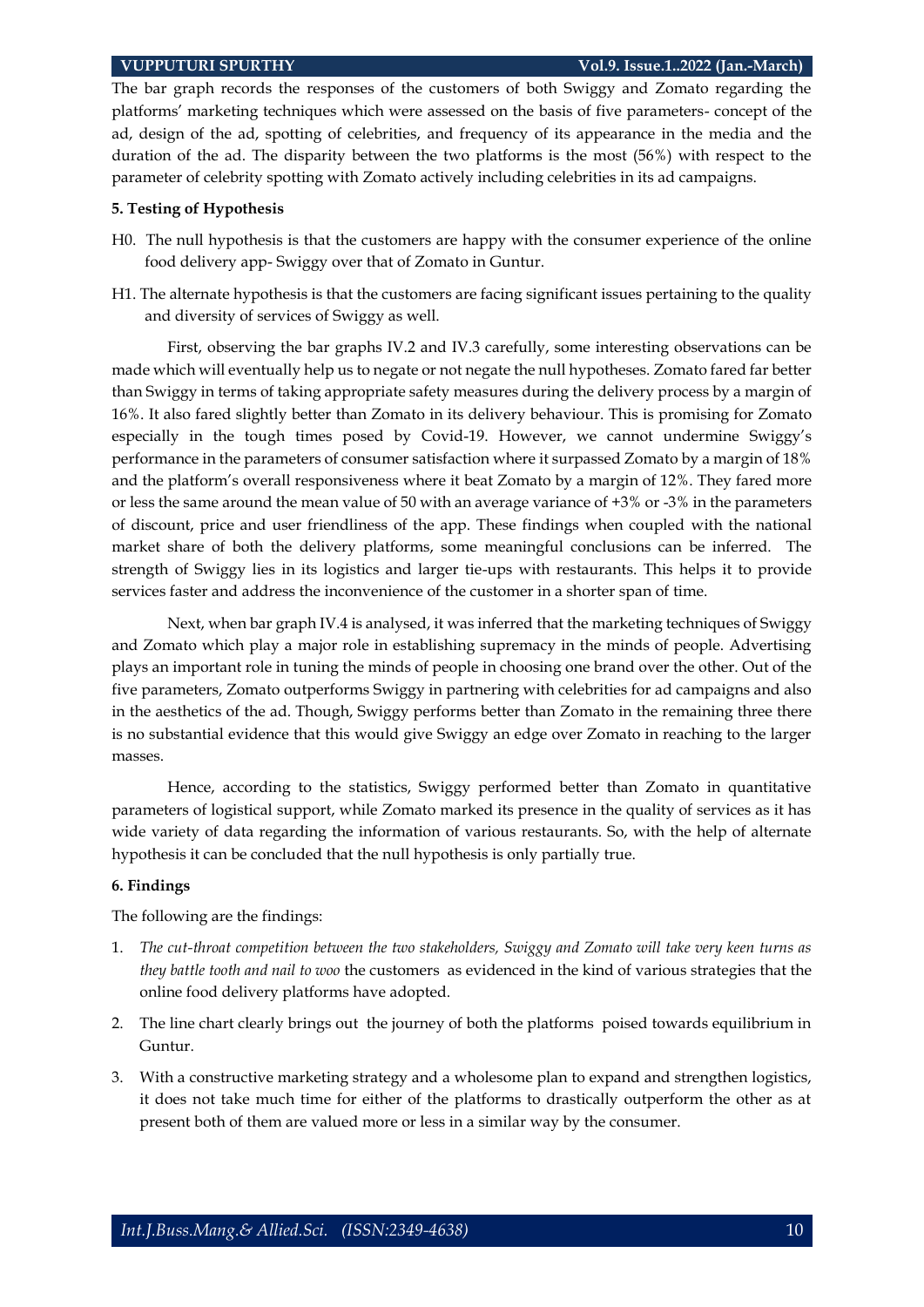- 4. Some of the most important determinants that shape consumers choice in placing an online delivery include reputation of the restaurant, discounts provided, proximity of the restaurant, hygiene, taste and affordability.
- 5. Of all, taste is the most significant factor that determines the choice of the consumer. If these minute details are paid heed to, then the food delivery platforms can gradually start building a loyal consumer base.
- 6. Furthermore, the four pie charts bear out the fact that the gender, marital status, level of education and status of employment of the consumers do not have any prominence. However, these must not be brushed aside as superficial especially in places like Guntur that are transitioning into cities.
- 7. 7. If a well-thought strategy to attract specific set of the consumers on different events across the year is put in action, it would be very helpful for the platforms to increase their revenue.
- 8. Creation of brand assumes pivotal role and hence, proactive and customer-centric approach would yield better results for both of them.
- 9. The customer-pareto chart brings out some of the cardinal issues pertaining to customers' attitude towards the service issues:



- a) Based on the survey conducted it was noticed that customers face certain issues regarding the services offered by Swiggy and Zomato in Guntur. The issues are pertaining to grievance redressal, price mechanism, service diversity, payment options, quality of service, timely delivery, communication with the restaurant, hygiene, behaviour of the delivery boy and package presentation.
- b) The issues were analysed with the help of a Pareto chart, an effective visualisation technique for decision making process by trouble shooting various problems. It highlights the most pressing issues among many that need to be fixed. In the pareto chart plotted, whoever among Swiggy and Zomato address the cumulative impact of the first four parametres namely grievance redressal, price mechanism, service diversity and payment options could retain their present customer base while actively attracting the potential future customers. Based on the above parameters the food platforms should devise a corrective and preventive action plan. However, it should be used along with other root causes analysis tools and to optimize the effectiveness of its plan of action.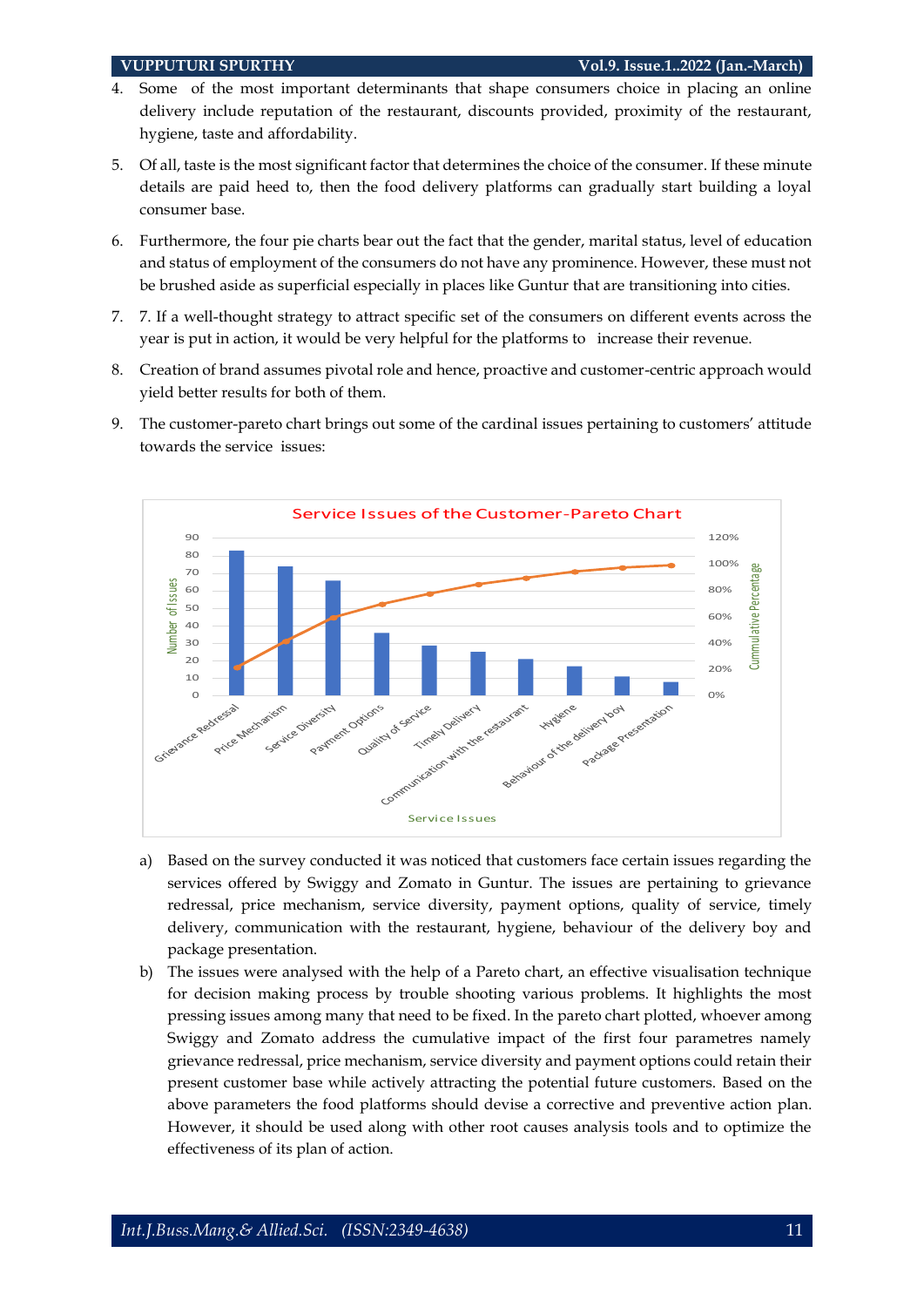- c) With rapid transition of the geographical limits and demographics of Guntur, Swiggy and Zomato have sped up the availability of services in the city. It can be noted that irrespective of all age groups barring children and the old the trend of ordering food online has gathered momentum. The online food delivery service providers in Guntur, Swiggy and Zomato have taken recourse to several means to comprehend the choices of customers and make all endeavours to woo them to their side.
- d) The findings of this paper shed light on the symbiotic relationship between the weight of holistic consumer experience provided by online food delivery apps and the choices of consumers' who is prone to change his loyalty to another one if right kind of services are provided as specified or as predicted by the study. Many are tuning to online food delivery services as an easier and more convenient alternative given the dramatic changes in the life styles especially in cities like Guntur. Hence, the online food delivery platforms must leave no stone unturned to win over the trust and loyalty of the consumers.
- 10. Where the customer has some online presence that can be turned out to be lucrative the online food delivery startups should follow leveraging the technology and banking on new or emerging business platforms like cloud kitchen. However new be the technology or other innovative practices, the services should be qualitative based on goodwill.

# **7. Conclusion**

To conclude, both Swiggy and Zomato are rightly poised to become market leaders and make more lucrative business if they address the problems. Since their fortunes, more or less, revolve round customers, they should evolve realistic approach to broaden their customer base and to keep them loyal to them. This may be possible if they devise ways and means to make their business more customercentric with sincere endeavours.

## 7.1 **Suggestions for Further Research:**

The following studies may be carried out:

- 1. A comparative study between the customers of the neighboring city, Vijayawada and Guntur cities may be carried out with an approximate sample of 1000 in order to arrive at better understanding about ins and outs of customers' stance towards the apps. Certain other important variables like privacy and security, which have not been studied in the present paper, may be explored.
- 2. Over the years Zomato has diversified its operations whereas Swiggy confined its operations exclusively in the domain of food delivery. To arrive at comprehensive understanding about them, a study may be taken up to assess the stances of the other stakeholders, the delivery boys, managers, people belonging to restaurants and customers. In future, scholars while embarking upon research may take recourse to quantitative and qualitative data techniques while gathering data collection to secure comprehensive responses.

## **References**

Ahuja Kabir et al. "*Report Ordering in: The Rapid Evolution of Food Delivery".* 2021 September 22.

- https://www.mckinsey.com/industries/technology-media-and-telecommunications/ourinsights/ordering-in-the-rapid-evolution-of-food-delivery January, 2022.
- Kapoor, AP & amp; Vij, M 2018, "Technology at the dinner table: Ordering food online through mobile apps", *Journal of Retailing and Consumer Services*, vol. 43, pp. 342–351.
- Kim Dang, A., Xuan Tran, B., Tat Nguyen, C., Thi, Le, H., Thi, et al. (2018). Consumer preference and attitude regarding online food products in Hanoi, Vietnam. *Int. J. Environ. Res. Public Health* 15:981. doi: 10.3390/ijerph15050981